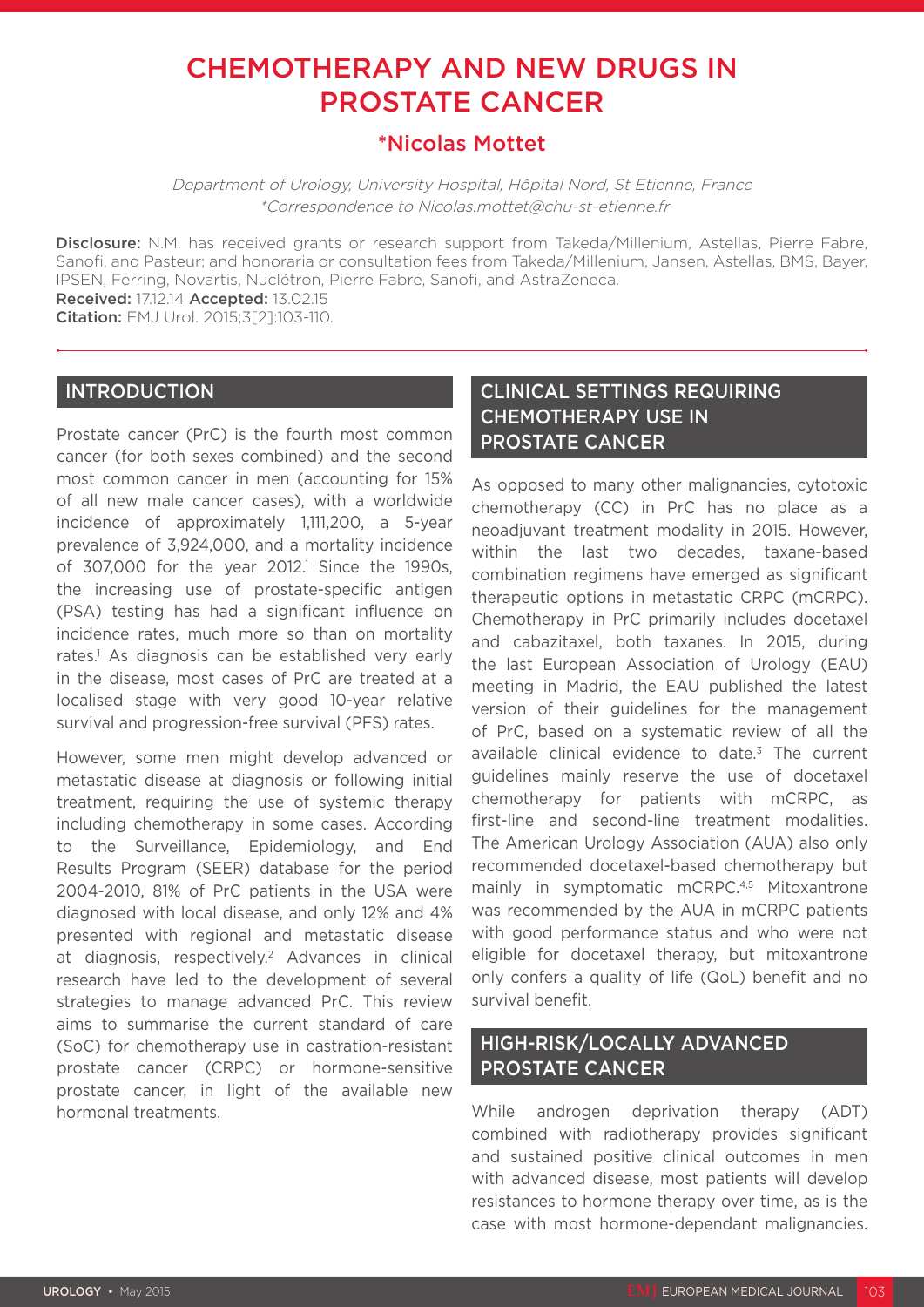To date, only two studies have evaluated the use of chemotherapy as an adjuvant modality to radiation therapy, but current evidence shows that this therapeutic strategy only generated inconclusive findings in terms of clinical outcomes and additional toxicity. In the GETUG12 trial,<sup>6</sup> which included 413 patients with high-risk local disease, radiation therapy was combined with either ADT plus a combination regimen of docetaxel, estramustine, and prednisone, or ADT alone. No significant difference in the overall survival (OS) rate (median follow-up of 7.6 years) was observed.

Another clinical study (the RTOG 99-02 clinical trial)7 evaluated the added benefit of the combination of paclitaxel, etoposidel, and estramustine to long-term ADT plus radiation therapy, versus ADT plus radiation therapy alone in 397 patients with high-risk localised PrC. The study was terminated early due to toxicity in the form of accrued thromboembolic toxicity, as well as haematological and gastrointestinal toxicity. In non-metastatic CRPC, chemotherapy has no place and should only be considered in experimental clinical trials in locally advanced situations, as advised by AUA and EAU guidelines.<sup>4,5,8</sup>

## CHEMOTHERAPY IN METASTATIC PROSTATE CANCER

### Metastatic Castration-Sensitive Prostate Cancer

In a small proportion of patients, most presenting with high-grade disease, PrC can progress to metastatic PrC (mPrC). While localised and regional PrC are associated with a nearly 100% rate of 5-year relative survival, OS drops to 72% at 2 years and 28% at 5 years in mPrC.<sup>2,9,10</sup> In newly diagnosed mPrC, the first-line treatment modality is ADT, as the disease is generally castration-sensitive. However, in high-volume metastases, additional OS benefit could be obtained with a taxane, docetaxel, combined with prednisone and used as an adjuvant therapy, as suggested by the CHAARTED trial.<sup>11</sup>

In the CHAARTED trial, conducted by the Eastern Cooperative Oncology Group (ECOG),<sup>11</sup> 790 men with treatment-naïve, castration-sensitive mPrC, of which 65% had high-volume metastases (mPrC with visceral metastases or more than four bone metastases and at least one bone metastasis beyond the pelvis and vertebral column), were assigned to either combination therapy with ADT and

docetaxel (six cycles of docetaxel 75 mg/m2 every 3 weeks) or to ADT alone. After a median follow-up of 29 months, early results indicate that the combination arm demonstrated a significant OS advantage over ADT alone (median: 57.6 versus 44.0 months; hazard ratio [HR]: 0.61; 95% confidence interval [CI]: 0.47-0.80). Between highvolume and low-volume patients, the HRs were comparable (0.60 versus 0.63, respectively) but no statistical significance was reached in low-volume disease patients. However, a full publication is awaited in order to fully interpret the results.

The GETUG15 trial is a randomised, open-label Phase III study attempting to address the same question as the CHAARTED trial. A total of 375 castration-sensitive mPrC patients were randomly assigned to receive ADT or ADT plus docetaxel (nine cycles of docetaxel 75 mg/m2 every 3 weeks). The difference in median survival between both arms was not statistically significant (46.5 versus 60.9 months, respectively; HR: 0.9; 95% CI: 0.7-1.2) after a median follow-up of 82.9 months.12,13 The updated data from GETUG15 now uses the same definition of disease extent as in CHAARTED. After a median follow-up of 82.9 months, there was no statistical difference in median OS for the high-volume disease group (35.1 versus 39.0 months; HR: 0.8; 95% CI: 0.6-1.2). This difference between the two trials might partly be explained by the differences in subsequent treatment. It is still unclear whether docetaxel should be systematically used with ADT in a subgroup of castration-sensitive mPrC patients. This should at least be discussed in the high-volume situations. Further clinical data such as the expected STAMPEDE trial, the full paper from CHAARTED, and possibly a formal meta-analysis will be needed to fully interpret the results and the role of chemo-hormonal therapy in this clinical setting.

### Metastatic Castration-Resistant Prostate Cancer

In the last decade, multiple therapeutic options were developed to address mCRPC, in the form of agents targeting the androgen pathway (abiraterone<sup>14,15</sup> and enzalutamide),<sup>16</sup> radium-223,<sup>17</sup> vaccine (sipuleucel-T),18 and taxane-based chemotherapy (Table 1). All of the above-cited approaches except sipuleucel-T have demonstrated improved outcomes in terms of radiographic PFS. All including sipuleucel-T demonstrated significantly prolonged OS, highlighting the weak link between PFS and survival. However, there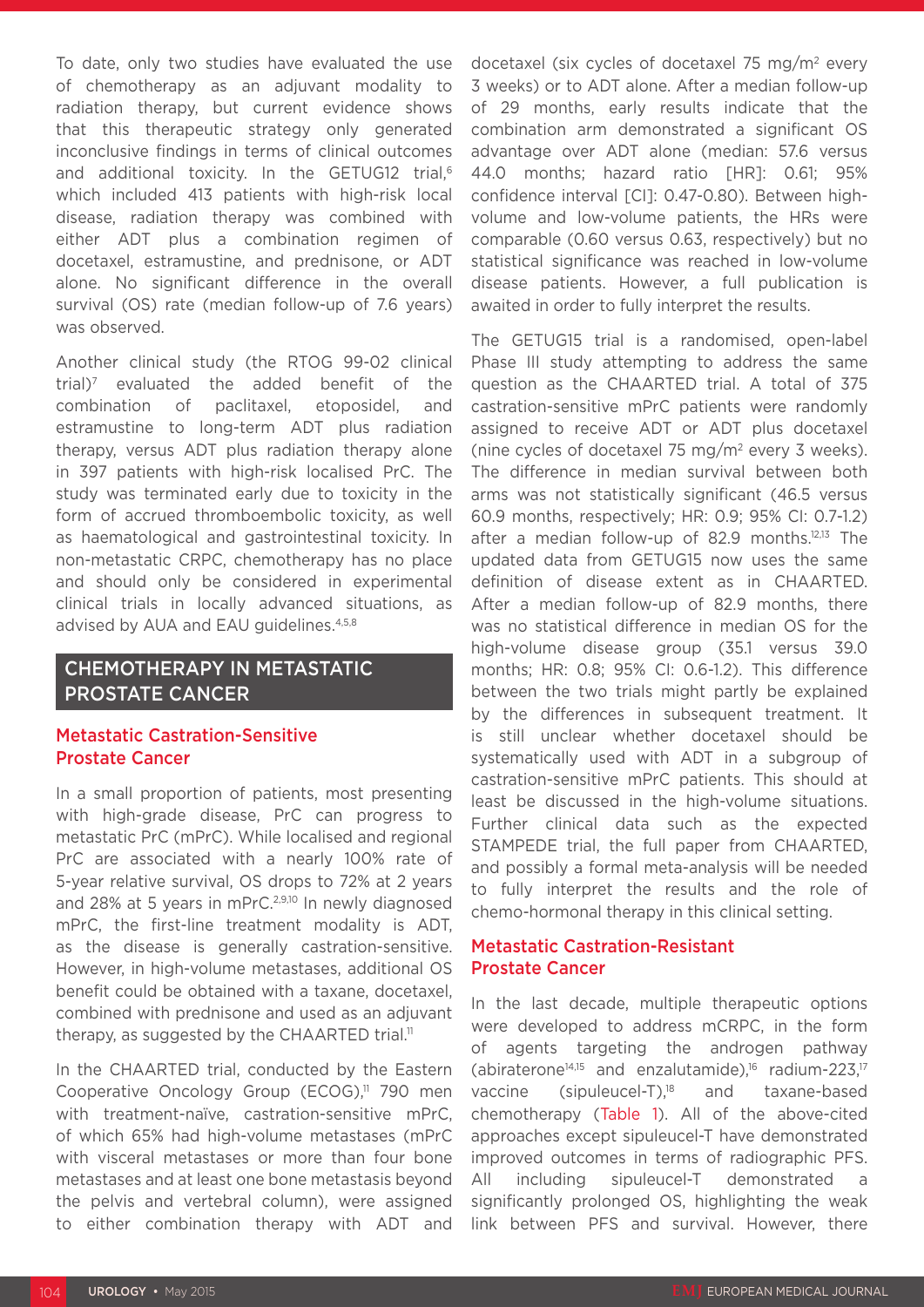is no evidence of superiority of one therapeutic modality over the others as no formal head-tohead comparison is available. Furthermore, the inclusion criteria are different across the trials. In all cases, the EAU and AUA guidelines endorse multidisciplinary team management.<sup>4,5,8</sup>

The choice of therapy for mCRPC is not clearly defined and depends on the metastatic disease presentation, namely metastasis extent (especially the visceral locations), symptoms, localisation and rate of progression, possibly also the speed of progression, as well as the toxicity profile of each approach relative to the side-effects-associated burden already experienced by the patient, associated comorbidities, performance status, and patient preference. Abiraterone and enzalutamide were both evaluated in chemotherapy-naïve patients<sup>19,20</sup> and patients failing chemotherapy with docetaxel,14,16 and demonstrated activity in both clinical settings. Radium-223 therapy is reserved for patients with extensive symptomatic bone metastases but no known visceral metastases.4,5,21,22

### **Docetaxel in chemotherapy-naïve metastatic castration-resistant prostate cancer**

In chemotherapy-naïve mCRPC, the SoC was initially mitoxantrone therapy at first, following two randomised trials that demonstrated a palliative benefit in symptomatic mCRPC without any survival improvement.<sup>23,24</sup> Nowadays, mitoxantrone's role is minimal, if present at all. Docetaxel (75 mg/m2 every 3 weeks) plus daily oral prednisone (5 mg twice per day) is now considered the SoC for mCRPC requiring chemotherapy-based approaches in chemotherapy-naïve patients.8,25,26 This was established following the pivotal findings from a randomised clinical trial, the TAX-327 trial, in 1,006 men with mCRPC. Two docetaxel regimens (75 mg/m2 every 3 weeks or 30 mg/m2 weekly) were compared with mitoxantrone  $(12 \text{ mg/m}^2)$ every 3 weeks).<sup>27</sup> Both treatment arms also included prednisone therapy. The first schedule of docetaxel showed significant superiority over the second docetaxel schedule and mitoxantrone in terms of OS (19.2, 17.8, and 16.3 months, respectively) and 3-year survival rates, over a wide range of patients. PSA response was higher in the docetaxel treatment groups than in the mitoxantrone group, as was the QoL benefit.<sup>28</sup>

However, in this study, the 3-weekly docetaxel regimen was associated with higher occurrences of Grade 3 or 4 neutropaenia. In patients who do

not tolerate a docetaxel regimen of 75 mg/m2 every 3 weeks, docetaxel can be administered more frequently, as demonstrated by a randomised Phase III trial (NCT00255606) in 361 chemotherapy-naïve patients with mCRPC.29 Patients were randomly assigned to a schedule of 75 mg/m<sup>2</sup> every 3 weeks, or 50 mg/m<sup>2</sup> every 2 weeks. This regimen was associated with longer time to treatment failure and lower toxicity, namely Grade 3-4 events and neutropaenic infections. However, the size of the trial precludes this schedule to be considered the SoC.

In the elderly, the use of docetaxel either as a standard regimen (performance status 0 or 1) or an adapted regimen (performance status >2) was also explored. In 175 patients (aged 75 and older) docetaxel demonstrated additional benefits with an OS of 15 months and a median PFS of 7.4 months.<sup>30</sup> Nevertheless, the recent recommendations from the International Society of Geriatric Oncology highlight the need to manage PrC according to each patient's individual health status, not according to age.<sup>31</sup>

The SoC also changed from mitoxantrone plus prednisone to docetaxel therapy after the SWOG 99-16 study, in which docetaxel plus estramustine improved the median survival by 2 months when compared with mitoxantrone plus prednisone.32 In this Phase III trial, the former combination improved OS (17.5 months versus 15.6 months, p=0.02) with a corresponding HR for death of 0.80 (95% CI: 0.67-0.97). However, docetaxel plus estramustine was associated with substantial toxicity leading to estramustine no longer being used in combination with docetaxel. A number of clinical trials have evaluated the use of other agents as a combination therapy with docetaxel and prednisone, such as dasatinib, $33$  bevacizumab, $34$ or aflibercept,<sup>35</sup> but all these combinations failed. Based on the difference between these two available taxanes, a Phase III clinical trial (the FIRSTANA study) is currently ongoing to evaluate and compare docetaxel with two doses of cabazitaxel as a first-line treatment in patients with mCRPC. This randomised, open-label, multicentre study (NCT01308567) aims to evaluate both compounds in terms of efficacy (OS, PFS), QoL, and safety.<sup>36</sup>

In second-line chemotherapy for mCRPC, the EAU does not suggest a definitive treatment strategy but highlights that cabazitaxel, abiraterone, enzalutamide, and radium-223 are effective in the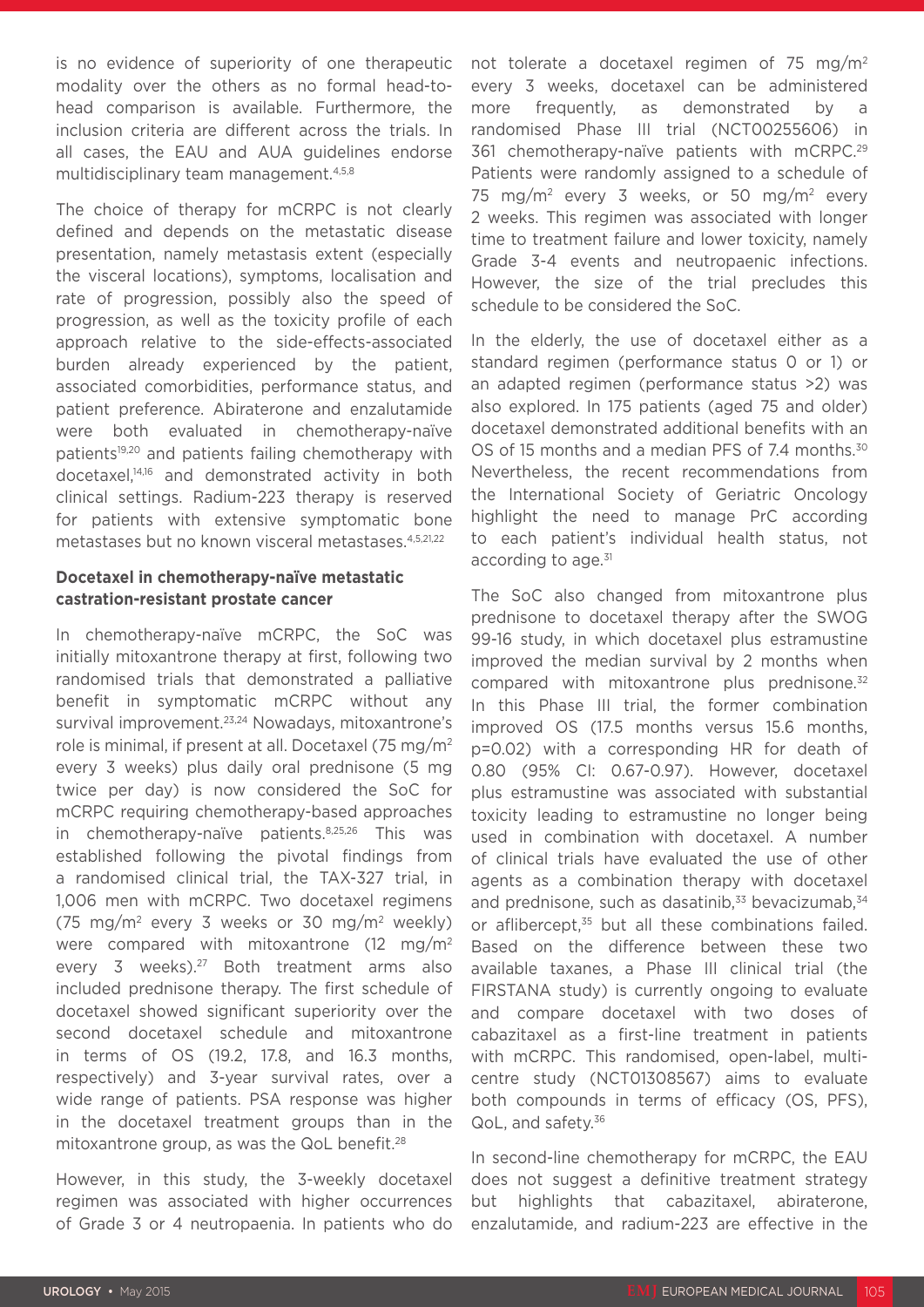post-docetaxel setting. Docetaxel re-challenging could be suggested in the second-line setting following first-line docetaxel in well-responding patients with a relapse at least 3 months after stopping first-line docetaxel. It is unclear whether docetaxel still has a place given the availability of new compounds.37

### **Cabazitaxel as a second-line chemotherapy agent**

Cabazitaxel is a novel microtubule-targeted, taxane-derived agent that has demonstrated important clinical anti-tumoural activity following docetaxel failure. As a consequence, cabazitaxel was approved as a second-line modality for CRPC requiring the use of chemotherapy in combination with prednisone in chemotherapy-experienced patients.38 Current EAU, AUA, and American Society of Clinical Oncology guidelines recommend cabazitaxel in relapsing patients with prior docetaxel therapy and good performance status.<sup>4,5,39</sup> The TROPIC trial<sup>40,41</sup> was the study supporting this treatment strategy, and which compared mitoxantrone plus prednisone with cabazitaxel plus prednisone in 755 men with CRPC progressing on docetaxel therapy. OS was improved in the cabazitaxel group (median survival of 15.1 and 12.7 months, respectively), as well as the PFS (2.8 and 1.4 months, respectively) and the 2-year OS rate (27% and 16%, respectively).

Nevertheless, cabazitaxel is associated with non-negligible toxicity, with 82% of patients experiencing Grade 3 or higher neutropaenia and 47% of patients experiencing diarrhoea (6% Grade 3 or higher). These adverse events can be effectively managed and even prevented if the patient is surrounded by an experienced team, as demonstrated by the real-life data published by Heidenreich et al.<sup>42</sup> This is especially true for Grade 3-4 neutropaenia and diarrhoea.

An ongoing Phase III clinical trial (PROSELICA trial, NCT01308580) will certainly provide further efficacy, dosing, and safety data on the use of cabazitaxel plus prednisone in mCRPC patients previously treated with docetaxel.<sup>43</sup> This randomised, open-label, multi-centre study will evaluate cabazitaxel 20 mg/m² versus cabazitaxel  $25 \text{ mg/m}^2$  not only to determine the non-inferiority of cabazitaxel 20 mg/m² in terms of OS, but also to evaluate the safety profile, particularly the myelotoxicity, of both cabazitaxel regimens.

| Study                     | <b>Agents</b>                                         | n     | Indication                       | Inclusion criteria                                    | H <sub>R</sub> | $\triangle$ OS<br>(months) |
|---------------------------|-------------------------------------------------------|-------|----------------------------------|-------------------------------------------------------|----------------|----------------------------|
| TAX-327 <sup>27</sup>     | Docetaxel/prednisone vs.<br>mitoxantrone/prednisone   | 1,006 | <b>mCRPC</b>                     |                                                       | 0.76           | $+2.9$                     |
| IMPACT <sup>18</sup>      | Sipuleucel-T vs. placebo                              | 512   | mCRPC<br>(pre-docetaxel)         | Asymptomatic                                          | 0.78           | $+4.1$                     |
| COU-AA-30246              | Abiraterone/prednisone vs.<br>prednisone              | 1,088 | mCRPC<br>(pre-docetaxel)         | Asymptomatic/no<br>visceral metastases                | 0.81           | $+4.4$                     |
| COU-AA-301 <sup>14</sup>  | Abiraterone/prednisone vs.<br>prednisone              | 1,195 | <b>mCRPC</b><br>(post-docetaxel) |                                                       | 0.74           | $+4.6$                     |
| PREVAIL <sup>49</sup>     | Enzalutamide vs. placebo                              | 171   | mCRPC<br>(pre-docetaxel)         | Asymptomatic/<br>visceral metastases<br>allowed (11%) | 0.76           | $+4$<br>(estimated)        |
| AFFIRM <sup>16</sup>      | Enzalutamide vs. placebo                              | 1,199 | <b>mCRPC</b><br>(post-docetaxel) |                                                       | 0.63           | $+4.8$                     |
| TROPIC <sup>40</sup>      | Cabazitaxel/prednisone vs.<br>mitoxantrone/prednisone | 755   | <b>mCRPC</b><br>(post-docetaxel) |                                                       | 0.70           | $+2.4$                     |
| ALSYMPCA <sup>21,22</sup> | Radium-223 vs. placebo                                | 921   | <b>mCRPC</b>                     | No visceral<br>metastases                             | 0.70           | $+2.8$                     |

#### Table 1: Key Phase III clinical trials in metastatic castration-resistant prostate cancer.

mCRPC: metastatic castration-resistant prostate cancer; HR: hazard ratio; OS: overall survival.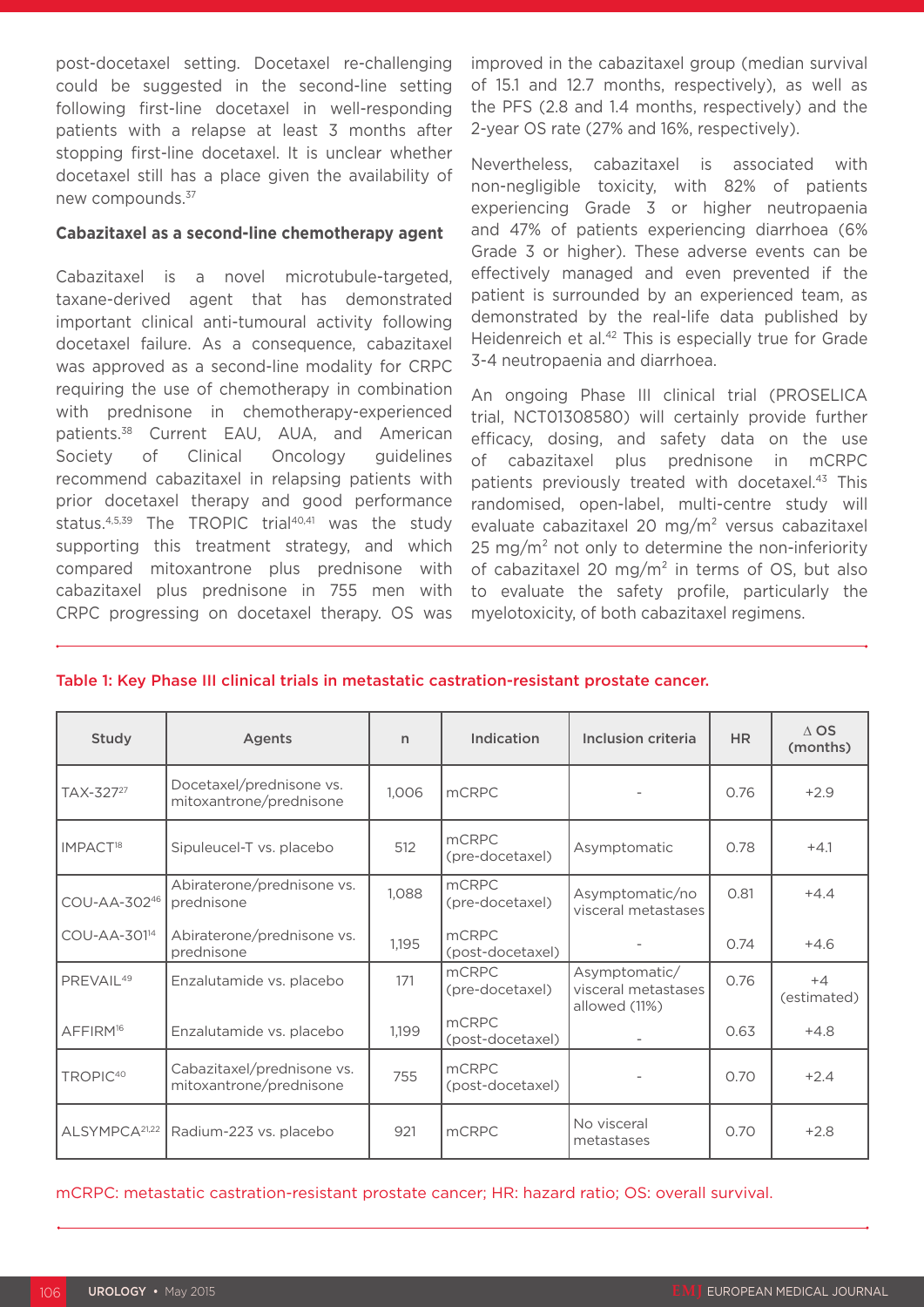### **Salvage hormonal therapy with novel agents**

### Abiraterone

Abiraterone acetate is a CYP17A1 inhibitor that inhibits the synthesis of testosterone at the adrenal level and plays a major role at the intracrine level by suppressing androgen synthesis in intraprostatic cells. It has to be used in conjunction with prednisone 10 mg daily. It has demonstrated significant benefits in OS in key Phase III trials, in both docetaxel-naïve and docetaxel-experienced mCRPC patients.14,20,44 In 1,195 mCRPC docetaxel-experienced patients,<sup>14,44,45</sup> abiraterone plus prednisone significantly improved OS over placebo plus prednisone (median: 15.8 versus 11.2 months; HR: 0.74; 95% CI: 0.64-0.86), as well as time to PSA progression and radiographic PFS. Comparable results were observed in a Phase III trial in 1,088 chemotherapy-naïve patients who were randomised to either abiraterone plus prednisone or placebo plus prednisone.15,20,46 After a median follow-up of 49.2 months, abiraterone demonstrated significant and meaningful prolonged OS (median: 34.7 versus 30.3 months; HR: 0.81; 95% CI: 0.70-0.93).46

### Enzalutamide

Enzalutamide is an androgen receptor antagonist that demonstrated important clinical activity in CRPC. Its affinity for the androgen receptor is higher compared with the previously available antagonists, and it has a specific mode of action with the inhibition of receptor trafficking from the cytoplasm to the nucleus. In the AFFIRM trial, 1,199 docetaxel-experienced patients were randomised to receive enzalutamide or placebo.<sup>16,47</sup> After a median follow-up of 14.4 months, improved median survival was observed in the enzalutamide group versus placebo (18.4 months versus 13.6 months), as well as improved PSA response, radiographic PFS, and QoL.

The Phase III PREVAIL study<sup>19</sup> aimed to evaluate the efficacy and safety of enzalutamide in 1,717 mCRPC patients who were chemotherapy-naïve. Median OS (risk of death, HR: 0.71; p<0.0001) was significantly higher in the enzalutamide arm compared with placebo. This trial led to an EMA indication extension for chemotherapy-naïve patients in October 2014.48 Updated results were presented at EAU 2015<sup>49</sup> based on 784 deaths. The overall results were confirmed (OS: HR: 0.77; 95% CI: 0.67-0.88; p=0.0002) and a 4-month improvement in median survival with enzalutamide (35.3 months [95% CI: 32.2 - not yet reached]) versus placebo (31.3 months [95% CI: 28.8-34.2]). After a median follow-up of 31 months, 52% of enzalutamide and 81% of placebo patients received ≥1 subsequent life-extending PrC therapies.

### **Other chemotherapy strategies beyond first and second-line**

Given the lack of Phase III trial data, there is no current SoC for patients progressing on cabazitaxel therapy, and treatment modalities following taxane failure are limited, mostly based on limited Phase II cohorts at best. Third-line salvage strategies for taxane-refractory mCRPC include platinumbased regimens such as carboplatin, either in combination with docetaxel<sup>50</sup> or paclitaxel.<sup>51</sup> In Phase II clinical studies both regimens yielded further additional benefits, although modest, with median OS of 12.4 and 9.9 months, respectively. However, the available experience has been obtained before the availability of abiraterone, enzalutamide, or radium-223.

Oxaliplatin was also evaluated in three Phase II studies in heavily pre-treated CRPC patients, in combination with 5-fluorouracil, $52$  capecitabine, $53$ or pemetrexed.54 Median OS was 11.4, 5.5, and 11.9 months, respectively, with manageable toxicities. Cisplatin was also evaluated in combination with prednisone in 25 men who were refractive to docetaxel; 23% of patients with measurable disease displayed a partial response (median PFS: 6 months; OS: 55 weeks).<sup>48</sup>

### Emerging new agents in ongoing clinical trials

Emerging non-hormonal therapies that are currently being evaluated include novel immunotherapies such as sipuleucel-T - an autologous-registered and FDA-approved prostatic acid phosphatase,<sup>18,55</sup> ProstVac-VF - a PSA-targeted poxviral-based vaccine,<sup>56</sup> and nivolumab - an anti-PD1 antibody.<sup>57</sup> Small molecule inhibitors such as custirsen<sup>58-60</sup> are also currently being investigated in order to expand the therapeutic armamentarium for the remaining unmet needs in advanced PrC. Considering the lack of survival benefit, the development of tasquinimod was stopped, according to a press release April 16, 2015.

### **CONCLUSION**

Contrary to many other malignancies, CC is still reserved for few clinical settings within PrC. These settings have been the subject of major clinical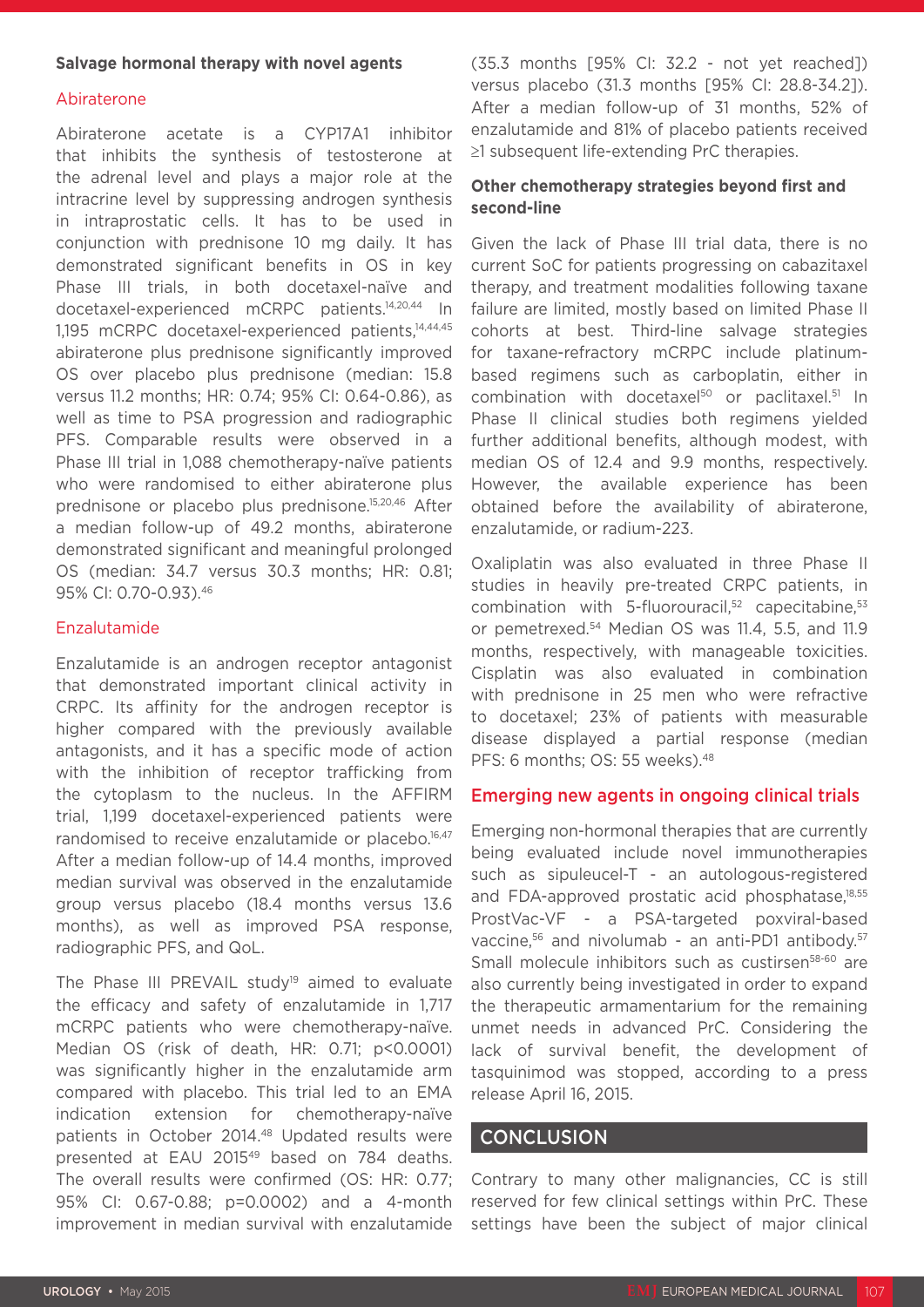research in past decades, since they represent important unmet needs. While abiraterone and enzalutamide were first evaluated in patients following failure of docetaxel, recent clinical data demonstrate improved OS and good safety profiles in chemotherapy-naïve mCRPC for both new agents. Additionally, the indications for CC could be extended to selected ADT-naïve mPrC patients following the promising results of the CHAARTED

trial on docetaxel combination therapy with ADT, which could very well challenge the current paradigm. However, uncertainty remains regarding the optimal target population, based on the conflicting results available. Long-term results from both these studies and ongoing trials will help further ascertain the role of chemotherapy in PrC, and will help refine the most appropriate treatment strategies for mPrC.

### Acknowledgements

Medical writing assistance was provided by Dr Caroline Charles (Scilink Medical Writing), supported by Sanofi.

### REFERENCES

1. International Agency for Research on Cancer. GLOBOCAN 2012: Estimated cancer incidence, mortality and prevalence worldwide in 2012. 2013. http://globocan.iarc.fr. 10 April 2015.

2. National Cancer Institute, Surveillance, Epidemiology, and End Results Program. SEER stat fact sheets: prostate cancer. http://seer.cancer.gov/. 10 April 2015.

3. Mottet N et al. EAU Guidelines on Prostate Cancer. 2015. http://uroweb.org/ guideline/prostate-cancer/. 19 April 2015.

4. Cookson MS et al. Castration-resistant prostate cancer: AUA Guideline. J Urol. 2013;190(2):429-38.

5. Cookson MS et al. Castrationresistant prostate cancer: AUA guideline amendment. J Urol. 2015;193(2):491-9.

6. Fizazi K et al. Docetaxel-estramustine in localized high-risk prostate cancer: results of the French Genitourinary Tumor Group GETUG 12 phase III trial. J Clin Oncol. 2014;32:5s(suppl; abstr 5005).

7. Rosenthal SA et al. Phase III multiinstitutional trial of adjuvant chemotherapy with paclitaxel, estramustine, and oral etoposide combined with long-term androgen suppression therapy and radiotherapy versus long-term androgen suppression plus radiotherapy alone for high-risk prostate cancer: preliminary toxicity analysis of RTOG 99-02. Int J Radiat Oncol Biol Phys. 2009;73(3):672-8.

8. Heidenreich A et al. EAU guidelines on prostate cancer. Part II: Treatment of advanced, relapsing, and castrationresistant prostate cancer. Eur Urol. 2014;65(2):467-79.

9. Attard G et al. Combining enzalutamide with abiraterone, prednisone, and androgen deprivation therapy in the STAMPEDE trial. Eur Urol. 2014;66(5): 799-802.

10. James ND et al. Survival with Newly Diagnosed Metastatic Prostate Cancer in the "Docetaxel Era": Data from 917 Patients in the Control Arm of the STAMPEDE Trial (MRC PR08, CRUK/06/019). Eur Urol. 2014;doi: 10.1016/j.eururo.2014.09.032. [Epub ahead of print].

11. Sweeney C et al. Impact on overall survival (OS) with chemohormonal therapy versus hormonal therapy for hormone-sensitive newly metastatic prostate cancer (mPrCa): An ECOG-led phase III randomized trial. J Clin Oncol. 2014;32:5s(suppl; abstr LBA2).

12. Gravis G et al. Androgen-deprivation therapy alone or with docetaxel in noncastrate metastatic prostate cancer (GETUG-AFU 15): a randomised, openlabel, phase 3 trial. Lancet Oncol. 2013;14(2):149-58.

13. Gravis G et al. Androgen deprivation therapy (ADT) plus docetaxel (D) versus ADT alone for hormone-naïve metastatic prostate cancer (PCa): Long-term analysis of the GETUG-AFU 15 phase III trial. J Clin Oncol. 2015;33:(suppl 7; abstr 140).

14. Fizazi K et al. Abiraterone acetate for treatment of metastatic castrationresistant prostate cancer: final overall survival analysis of the COU-AA-301 randomised, double-blind, placebocontrolled phase 3 study. Lancet Oncol. 2012;13(10):983-92.

15. Rathkopf DE et al. Updated interim efficacy analysis and long-term safety of abiraterone acetate in metastatic castration-resistant prostate cancer patients without prior chemotherapy (COU-AA-302). Eur Urol. 2014;66(5): 815-25.

16. Scher HI et al. Increased survival with enzalutamide in prostate cancer after chemotherapy. New Engl J Med. 2012;367(13):1187-97.

17. Parker C et al. Updated analysis of the phase III, double-blind, randomized, multinational study of radium-223 chloride in castration-resistant prostate cancer (CRPC) patients with bone metastases (ALSYMPCA). J Clin Oncol. 2012;30:(suppl; abstr LBA4512).

18. Kantoff PW et al. Sipuleucel-T immunotherapy for castrationresistant prostate cancer. N Engl J Med. 2010;363(5):411-22.

19. Beer TM et al. Enzalutamide in metastatic prostate cancer before chemotherapy. N Engl J Med. 2014;371(5):424-33.

20. Ryan CJ et al. Abiraterone in metastatic prostate cancer without previous chemotherapy. N Engl J Med. 2013;368(2):138-48.

21. Parker C et al. Overall Survival Benefit of Radium-223 Chloride (Alpharadin™) in the Treatment of Patients with Symptomatic Bone Metastases in Castration-resistant Prostate Cancer (CRPC): a Phase III Randomized Trial (ALSYMPCA). Eur J Cancer. 2011;47(suppl 2):3.

22. Parker C et al. Alpha emitter radium-223 and survival in metastatic prostate cancer. N Engl J Med. 2013;369(3):213-23.

23. Tannock IF et al. Chemotherapy with mitoxantrone plus prednisone or prednisone alone for symptomatic hormone-resistant prostate cancer: a Canadian randomized trial with palliative end points. J Clin Oncol. 1996;14(6): 1756-64.

24. Kantoff PW et al. Hydrocortisone with or without mitoxantrone in men with hormone-refractory prostate cancer: results of the cancer and leukemia group B 9182 study. J Clin Oncol. 1999;17(8): 2506-13.

25. Basch EM et al. American Society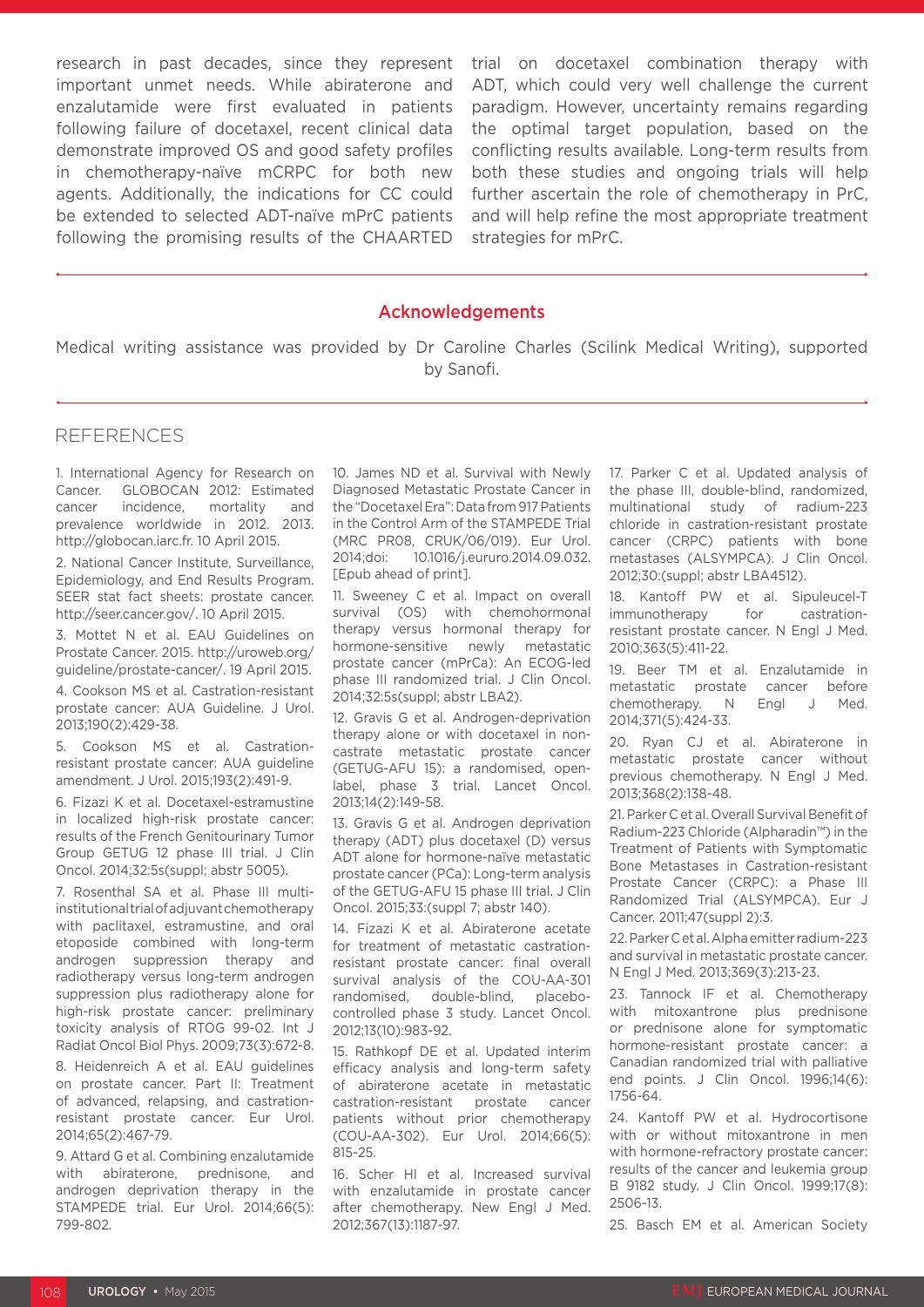of Clinical Oncology endorsement of the Cancer Care Ontario Practice Guideline on nonhormonal therapy for men with metastatic hormone-refractory (castration-resistant) prostate cancer. J Clin Oncol. 2007;25(33):5313-8.

26. National Institute for Health and Care Excellence. Docetaxel for the treatment of hormone-refractory metastatic prostate cancer. 2006. https://www.nice.org.uk/ guidance/ta101. 10 April 2015.

27. Tannock IF et al. Docetaxel plus prednisone or mitoxantrone plus prednisone for advanced prostate cancer. N Engl J Med. 2004;351(15):1502-12.

28. Berthold DR et al. Docetaxel plus prednisone or mitoxantrone plus prednisone for advanced prostate cancer: updated survival in the TAX 327 study. J Clin Oncol. 2008;26(2):242-5.

29. Kellokumpu-Lehtinen PL et al. 2-Weekly versus 3-weekly docetaxel to treat castration-resistant advanced prostate cancer: a randomised, phase 3 trial. Lancet Oncol. 2013;14(2):117-24.

30. Italiano A et al. Docetaxel-based chemotherapy in elderly patients (age 75 and older) with castrationresistant prostate cancer. Eur Urol. 2009;55(6):1368-75.

31. Droz JP et al. Management of prostate cancer in older patients: updated recommendations of a working group of the International Society of Geriatric Oncology. Lancet Oncol. 2014;15(9): e404-14.

32. Petrylak DP et al. Docetaxel and estramustine compared with mitoxantrone and prednisone for advanced refractory prostate cancer. N Engl J Med. 2004;351(15):1513-20.

33. Araujo JC et al. Docetaxel and dasatinib or placebo in men with metastatic castration-resistant prostate cancer (READY): a randomised, doubleblind phase 3 trial. Lancet Oncol. 2013;14(13):1307-16.

34. Kelly WK et al. Randomized, doubleblind, placebo-controlled phase III trial comparing docetaxel and prednisone with or without bevacizumab in men with metastatic castration-resistant prostate cancer: CALGB 90401. J Clin Oncol. 2012;30(13):1534-40.

35. Tannock IF et al. Aflibercept versus placebo in combination with docetaxel and prednisone for treatment of men with metastatic castration-resistant prostate cancer (VENICE): a phase 3, doubleblind randomised trial. Lancet Oncol. 2013;14(8):760-8.

36. Sanofi. Cabazitaxel versus docetaxel both with prednisone in patients with metastatic castration resistant prostate cancer (FIRSTANA). Clinical trial: NCT01308567. 2015. http://www. clinicaltrials.gov/ct2/show/NCT013 08567?term=NCT01308567&rank=1. 3 December 2014.

37. Ansari J et al. Role of second-line systemic treatment post-docetaxel in metastatic castrate resistant prostate cancer- current strategies and future directions. Anticancer Agents Med Chem. 2011;11(3):296-306.

38. Sanofi. JEVTANA (cabazitaxel) package insert. http://www. accessdata.fda.gov/drugsatfda\_docs/ label/2010/201023lbl.pdf. 10 April 2015.

39. Basch E et al. Systemic therapy in men with metastatic castration-resistant prostate cancer: American Society of Clinical Oncology and Cancer Care Ontario clinical practice guideline. J Clin Oncol. 2014;32(30):3436-48.

40. de Bono JS et al. Prednisone plus cabazitaxel or mitoxantrone for metastatic castration-resistant prostate cancer progressing after docetaxel treatment: a randomised open-label trial. Lancet. 2010;376(9747):1147-54.

41. Bahl A et al. Impact of cabazitaxel on 2-year survival and palliation of tumourrelated pain in men with metastatic castration-resistant prostate cancer treated in the TROPIC trial. Ann Oncol. 2013;24(9):2402-8.

42. Heidenreich A et al. Safety of cabazitaxel in senior adults with metastatic castration-resistant prostate cancer: results of the European compassionate-use programme. Eur J Cancer. 2014;50(6):1090-9.

43. Sanofi. Cabazitaxel at 20 mg/m<sup>2</sup> compared to 25 mg/ $m<sup>2</sup>$  with prednisone for the treatment of metastatic castration resistant prostate cancer (PROSELICA). Clinical trial: NCT01308580. 2015. http:// www.clinicaltrials.gov/ct2/show/NCT01 308580?term=NCT01308580&rank=1. 6 December 2014.

44. de Bono JS et al. Abiraterone and increased survival in metastatic prostate cancer. N Engl J Med. 2011;364(21): 1995-2005.

45. Logothetis CJ et al. Effect of abiraterone acetate and prednisone compared with placebo and prednisone on pain control and skeletal-related events in patients with metastatic castration-resistant prostate cancer: exploratory analysis of data from the COU-AA-301 randomised trial. Lancet Oncol. 2012;13(12):1210-7.

46. Ryan CJ et al. Abiraterone acetate plus prednisone versus placebo plus prednisone in chemotherapy-naive men with metastatic castration-resistant prostate cancer (COU-AA-302): final overall survival analysis of a randomised, double-blind, placebo-controlled phase 3 study. Lancet Oncol. 2015;16(2):152-60.

47. Fizazi K et al. Effect of enzalutamide on time to first skeletal-related event, pain, and quality of life in men with castrationresistant prostate cancer: results from the randomised, phase 3 AFFIRM trial. Lancet Oncol. 2014;15(10):1147-56.

48. Buonerba C et al. Phase II trial of cisplatin plus prednisone in docetaxelrefractory castration-resistant prostate cancer patients. Cancer Chemother Pharmacol. 2011;67(6):1455-61.

49. Tombal B. Enzalutamide in men with chemotherapy-naïve metastatic castration-resistant prostate cancer (mCRPC): Final overall survival analysis of the phase 3 PREVAIL study. 2015. Presented at the 2015 EAU Congress, Madrid, Spain. 28 April 2015.

50. Ross RW et al. A phase 2 study of carboplatin plus docetaxel in men with metastatic hormone-refractory prostate cancer who are refractory to docetaxel. Cancer. 2008;112(3):521-6.

51. Kentepozidis N et al. Paclitaxel in combination with carboplatin as salvage treatment in patients with castrationresistant prostate cancer: a Hellenic oncology research group multicenter phase II study. Cancer Chemother Pharmacol. 2012;70(1):161-8.

52. Droz JP et al. Phase II study of oxaliplatin versus oxaliplatin combined with infusional 5-fluorouracil in hormone refractory metastatic prostate cancer patients. Ann Oncol. 2003;14(8):1291-8.

53. Gasent Blesa JM et al. Phase II trial of oxaliplatin and capecitabine after progression to first-line chemotherapy in androgen-independent prostate cancer patients. Am J Clin Oncol. 2011;34(2): 155-9.

54. Dorff TB et al. Efficacy of oxaliplatin plus pemetrexed in chemotherapy pretreated metastatic castration-resistant prostate cancer. Clin Genitourin Cancer. 2013;11(4):416-22.

55. Antonarakis ES et al. A randomized phase II study evaluating the optimal sequencing of sipuleucel-T and androgen deprivation therapy (ADT) in biochemically recurrent prostate cancer (BRPC): immune results. J Clin Oncol. 2013;31:(suppl; abstr 5016).

56. Kantoff PW et al. Overall survival analysis of a phase II randomized controlled trial of a Poxviral-based PSAtargeted immunotherapy in metastatic castration-resistant prostate cancer. J Clin Oncol. 2010;28(7):1099-105.

57. Topalian SL et al. Safety, activity, and immune correlates of anti-PD-1 antibody in cancer. N Engl J Med. 2012;366(26): 2443-54.

58. Chi KN et al. Randomized phase II study of docetaxel and prednisone with or without OGX-011 in patients with metastatic castration-resistant prostate cancer. J Clin Oncol. 2010;28(27): 4247-54.